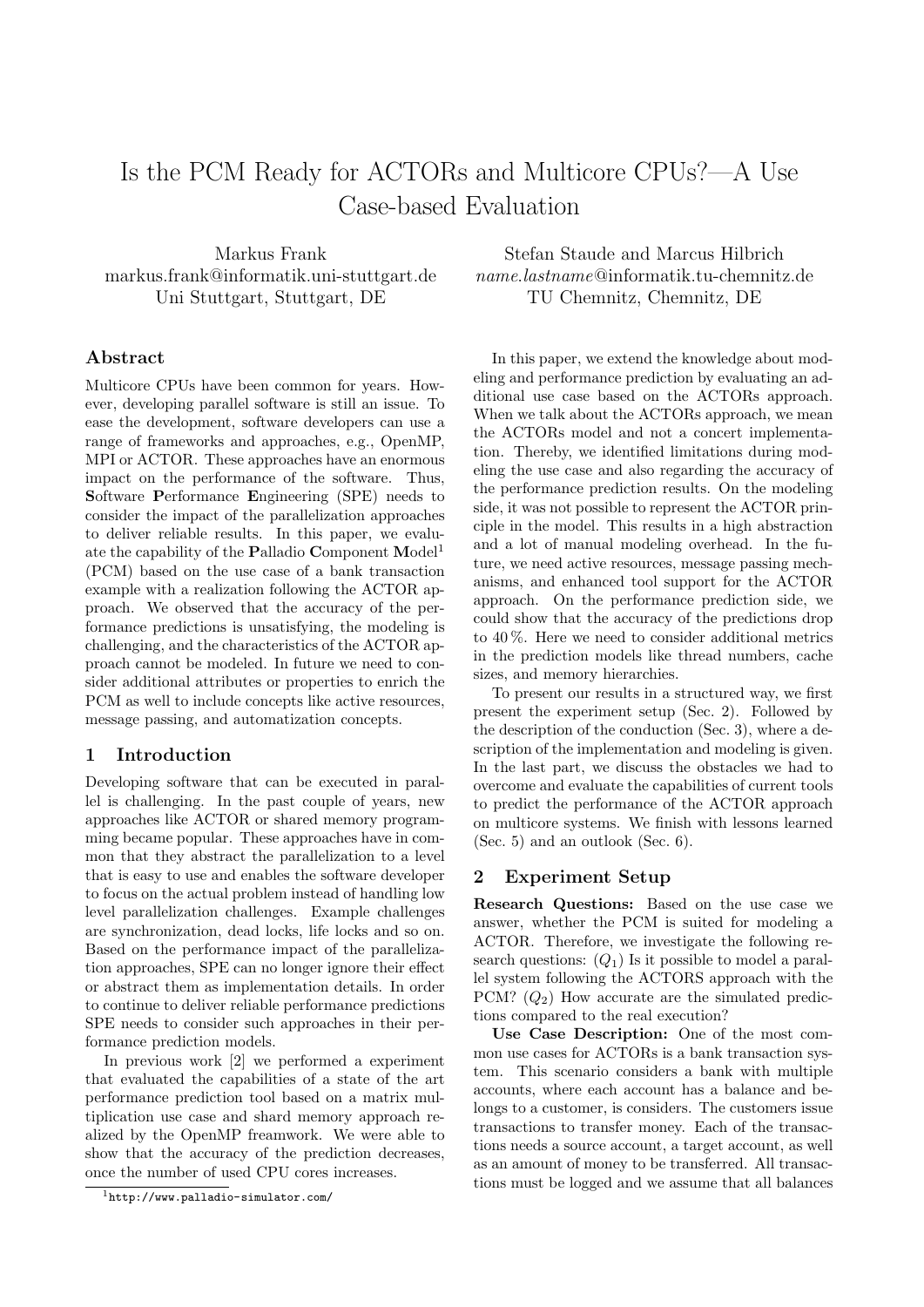Measurement Results

| Worker                             | Ordered Set |         | Randomized Set |         |  |  |
|------------------------------------|-------------|---------|----------------|---------|--|--|
| Threads                            | $Time*$     | Speedup | $Time*$        | Speedup |  |  |
| 1                                  | 33.61 s     | 1.00    | 33.88 s        | 1.00    |  |  |
| $\mathcal{D}_{\cdot}$              | 14.63 s     | 2.30    | 15.99 s        | 2.12    |  |  |
| 4                                  | 7.21 s      | 4.66    | 7.48 s         | 4.53    |  |  |
| 8                                  | 4.23 s      | 7.94    | 6.01 s         | 5.63    |  |  |
| 16                                 | 3.67s       | 9.16    | 5.89 s         | 5.75    |  |  |
| *mean execution time over all runs |             |         |                |         |  |  |

<span id="page-1-3"></span>Table 1: Measurement summary for both input sets

must be positive. Thus, transactions can also fail.

Hardware: All calculations are performed on the same hardware characterized by 2 CPUs with 20 MB cache each and features like Hyper-Threading disabled. Each CPU contains 8 physical cores, at 2.4  $GHz$ . We used Ubuntu 16.04.1 as operating system. Also, all measurements and simulations are conducted for 1, 2, 4, 8 and 16 worker threads.

## <span id="page-1-0"></span>3 Conduction

To evaluate the prediction capabilities of the PCM, we first implement the use case and measure it. In the next step, we model it. We use the initial sequential measurements to calibrate the model (all models, measurements, and source code are available in our repository[2](#page-1-1) ). The following elaborates on the steps:

Implementation: Link [\[1\]](#page-2-3) already discussed how to implement the use case. We decided for an implementation according to Link, where each account is represented by an actor and transactions are handled by the source account sending a message to the target account. We issue a transaction, by sending a message from the experiment handler to the source account. An additional management actor is not used. The ACTOR approach is realized using the Akka Toolkit implementation [3](#page-1-2) .

Measurement: To analyze e.g., cache-based effects, two sets of input data are created. Both sets hold the same transections but in different order. The ordered data set performs all transaction of one source account after another, while the random data set uses a randomized order.

Each data sets holds two million transactions and uses five thousand accounts. For each number of used worker threads (1, 2, 4, 8, and 16), each data set is measured multiple times. We measured the time to perform all transactions of a set. Individual transactions are not measured to avoid measurement overhead. Based on multiple measurements, the average time is determined and presented in Tab. [1.](#page-1-3)

Model: The straightforward approach is to model each actor of the implementation with a deployed component in PCM. Manually deploy five thousand

Simulation Results

| Worker<br>Threads | $Time*$ | Ordered Set<br>Accuracy | $Time*$ | Randomized Set<br>Accuracy |  |  |
|-------------------|---------|-------------------------|---------|----------------------------|--|--|
|                   | 33.22 s | 0.99                    | 33.22 s | 0.98                       |  |  |
| $\overline{2}$    | 16.71 s | 0.88                    | 16.71 s | 0.96                       |  |  |
| 4                 | 8.41 s  | 0.86                    | 8.41 s  | 0.89                       |  |  |
| 8                 | 4.25 s  | 1.00                    | 4.25 s  | 0.70                       |  |  |
| 16                | 2.18 s  | 0.59                    | 2.18 s  | 0.37                       |  |  |

\*model-based response time prediction

<span id="page-1-4"></span>Table 2: Simulation result summary

components wastes to much manpower and it was not clear how to handle the transactions. Thus, we decided to model all transactions as one component, called Transactions. The usage model calls the services of the component to perform transactions. Based on the behavior description of Transactions (the SEFF) it is statistically decided whether the transaction fails or not. Afterwards, the corresponding resource demands for the transactions are utilized. The probability that a transaction fails and the resource demands are calibrated based on the sequentially executed implementation.

To realize the parallel implementation models, the Transactions component is duplicated (according to the number of worker threads from 1 to 16). Also, an additional component (ExperimentHandler) is introduced. The ExperimentHandler distributes requests from the usage model and uses a Fork action to restrict the number of parallel processed transactions to the number of worker threads. By that, a message queue, that is not directly present in PCM, is modeled. Finally, the exact Linux  $O(1)$  scheduler [\[4\]](#page-2-4) was used and the number of the CPU replicas has to be adjusted according to the number of available cores.

As result, the ACTOR concept based on actors and transactions more or less vanished in the model.

Simulation: According to the measurements, we run simulations for 1 to 16 worker threads. Based on the fact, that the order of the input sets cannot be modeled, the input sets are abstracted by one usage model, considering only the number of transactions.

Finally, all combinations of data sets and number of worker threads are simulated by using SimuCom. The results are shown by Tab. [2.](#page-1-4)

#### 4 Evaluation

In the following we answer the research questions:

**Evaluation of**  $Q_1$ **:** Characteristic for the ACTOR approach is the "everything is an actor" principle. Realizing this approach in the PCM would mean to model every ACTOR by hand, which is a impossible task for our use case, considering that we have more than thousand actors. Further, the ACTOR approach is based on message passing, which is currently not supported by the PCM. To still use the PCM we had to abstract all of the ACTORs characteristics.

<span id="page-1-1"></span><sup>2</sup>[https://gitlab.hrz.tu-chemnitz.de/](https://gitlab.hrz.tu-chemnitz.de/staus--tu-chemnitz.de/ssp_actors)

[staus--tu-chemnitz.de/ssp\\_actors](https://gitlab.hrz.tu-chemnitz.de/staus--tu-chemnitz.de/ssp_actors)

<span id="page-1-2"></span> $3$ <http://akka.io/>